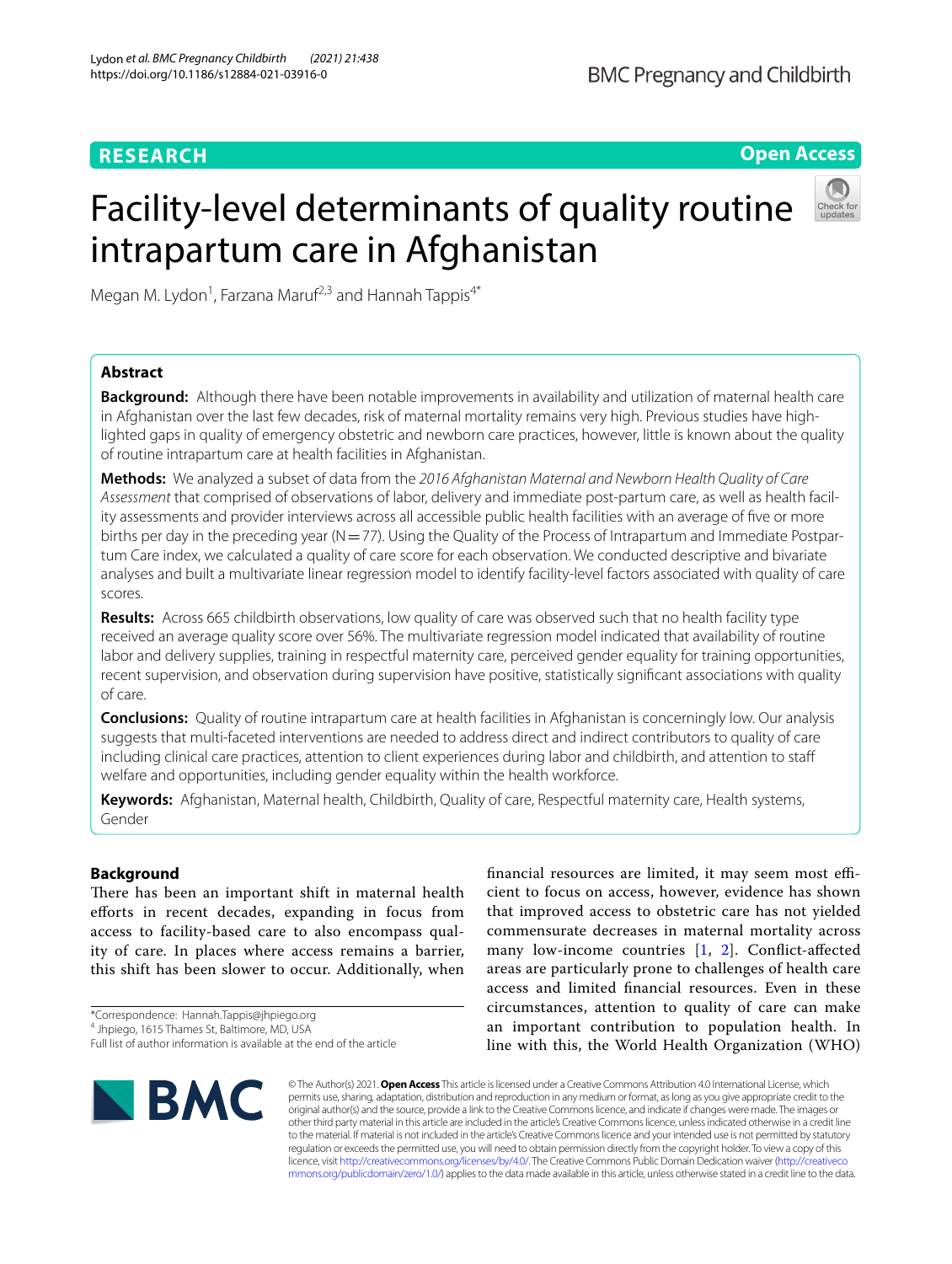calls for a focus on quality of care in fragile and conflict-affected areas  $[3]$  $[3]$ . As such, it is critical for maternal health programs in confict-afected areas to assess quality gaps and develop strategic plans to address them.

After the fall of the Taliban in 2001, Afghanistan's Ministry of Public Health (MOPH) faced the challenge of rebuilding a devastated health system. Available, accessible, quality, and equitable health services were severely lacking [\[4](#page-9-3)]. At this time, Afghanistan logged the highest maternal mortality ratio on record [\[5](#page-9-4)]. Under Taliban rule, women were denied education which consequently prevented the training of female midwives and obstetricians [\[5](#page-9-4), [6](#page-9-5)]. In a society where it is considered inappropriate to seek obstetric care from a male provider, this gap in female providers left many women without culturally appropriate options for skilled birth attendance [[5,](#page-9-4) [6](#page-9-5)].

Over the last two decades, the MOPH has worked to strengthen the country's health system and made maternal and newborn health a priority. Afghanistan has made notable strides in training female midwives [[7](#page-9-6)], improving access to obstetric care [\[8](#page-9-7)], and reducing maternal mortality [[9\]](#page-9-8). Maternal mortality ratio estimates have indeed declined from 1,450 in 2000 to 638 in 2017 but remain unacceptably high  $[10]$  $[10]$ . There continue to be shortages across the health workforce, and particularly among female providers [\[11](#page-10-0)]. Ongoing confict and insecurity exacerbate strains on the country's donor-dependent public health system [[12\]](#page-10-1), and discrimination against women and girls is recognized as a persistent problem that afects both health service provision and care seeking [[11\]](#page-10-0).

Given socio-cultural norms, all maternity providers in Afghanistan are female, however, they remain a minority amongst the broader health workforce dominated by men [[11](#page-10-0)]. Ethnographic studies in a tertiary hospital providing women's health services in Kabul capture myriad challenges facing maternity care providers, including complex multi-faceted power dynamics [[13,](#page-10-2) [14](#page-10-3)]. Conservative gender norms and discrimination are pervasive such that female health workers may face stigma, violence, and security risks both inside and outside of the workplace [\[11\]](#page-10-0).

While the health system and its providers experience many challenges, service utilization is rapidly increasing. Skilled birth attendance has increased from 34% in 2010 to 51% in 2015, almost exclusively through institutional deliveries [\[15](#page-10-4), [16\]](#page-10-5), yet little is known about the quality of intrapartum care available. A recent qualitative study examining women's experiences during childbirth at primary health care facilities in eastern Afghanistan suggests quality of care is highly variable [[17\]](#page-10-6). We are not aware of any studies to date quantifying the quality of clinical care practices during routine labor and delivery in Afghanistan.

Several studies have noted quality gaps in emergency obstetric and neonatal care across Afghanistan [[18](#page-10-7)[–22](#page-10-8)], however, less attention has been focused on routine intrapartum care. Strengthening routine obstetric care is essential as it represents the care aforded to the majority of laboring women, and it ensures performance of clinical practices that can prevent complications and ensure timely identifcation of emergency cases. Quality can be assessed at many levels however recent research suggests that facility-level factors, not characteristics of individual providers, are the primary drivers of intrapartum quality  $[23]$  $[23]$ . The culture and environment at a health facility is critical in determining the level of care provided there and individual provider behavior tends to conform to broader facility norms [[23\]](#page-10-9).

Accordingly, this study seeks to understand the facility-level drivers of quality of care during routine labor and childbirth at public health facilities in Afghanistan, as measured by the appropriate performance of clinical intrapartum tasks. This focus was selected in order to provide actionable insights to decision-makers about how best to modify health system inputs to strengthen quality of care, leading to improvements in maternal and newborn outcomes.

### **Methods**

We analyzed a subset of data from the *2016 Afghanistan Maternal and Newborn Health Quality of Care Assessment* to examine the quality of routine intrapartum care and to identify facility-level determinants of quality care at high-volume public-sector health facilities across Afghanistan. The original study was a cross-sectional assessment examining readiness to provide routine care and address major obstetric and newborn complications at public health facilities across all 34 provinces of Afghanistan  $[24]$ . The subset of data used in this analysis includes facility inventory and document review checklists, interviews with maternity care providers and observations of normal vaginal births at all 77 accessible public hospitals in Afghanistan with an average of fve or more births per day reported in the national health management information system in 2015. This threshold was selected based on WHO Health Facility Assessment Guidelines for estimation of quality of care indicators with $\pm 10\%$  precision, and past experience of quality of care assessments, as a practical threshold to ensure that data collectors would be able to observe multiple births over a 2-3-day facility visit  $[25]$ . These 77 facilities represent a census of accessible high volume public health facilities in Afghanistan (40 district hospitals and comprehensive health centers, 27 provincial hospitals,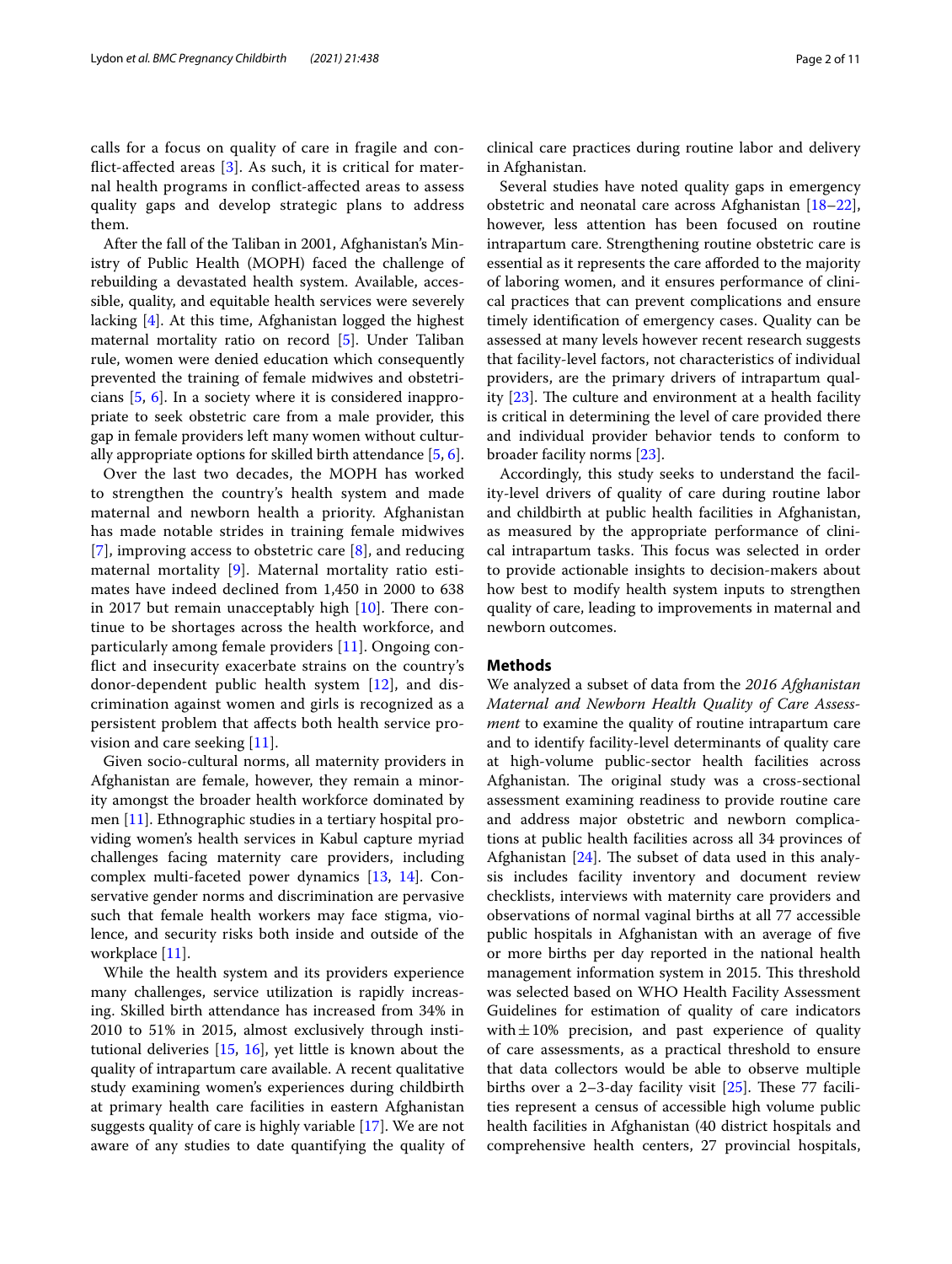5 regional hospitals and 5 specialized hospitals). Two additional district hospitals reported an average of fve or more births per day in 2015 but were not accessible due to insecurity at the time of data collection. In the year preceding the assessment, the 77 public facilities visited accounted for 63% (440,097) of all births (669,520) reported in the health management information system.

## **Data collection**

Data collection was completed during 2–3-day visits to each facility between 14 May and 3 August 2016. Teams of three data collectors, all female Afghan doctors or midwives trained on study tools and research methods, aimed to observe up to fve vaginal births and fve postnatal examinations at each district hospital and up to 10 vaginal births (five during a day shift and five during a night shift) and fve postnatal examinations at each provincial, regional and specialized hospital. The number of provider interviews conducted at each facility (1–8 interviews) was dependent on the number of maternity staf assigned to that facility type and available at the time of data collection.

Data collection tool content was based on WHO guidelines and adapted from tools used in conducting quality of care assessments in other countries [\[26](#page-10-12)]; as well as tools used in Demographic and Health Survey Service Provision Assessments (SPA) [\[27](#page-10-13)], and Emergency Obstetric and Newborn Care (EmONC) assessments supported by the Averting Maternal Death and Disability program [\[28\]](#page-10-14). All tools were developed in English, translated into Dari and Pashto, and pre-tested during data collector training at a public hospital in Kabul [\[24](#page-10-10)]. Provider interviews covered previous training received, services provided, supervision received, and current work conditions. Facility assessments included general readiness and labor and delivery service readiness, documenting services available, performance of EmONC signal functions, and availability of supplies, equipment, and medications. Labor and delivery observations include sections on initial client assessment, frst stage of labor, second and third stage of labor, as well as immediate newborn and postpartum care.

Data collection was conducted using CommCare software loaded on Android tablets, with paper tools used as backup in sites where use of tablets was considered a security risk or unacceptable to care providers or women. When paper tools were used, data from completed checklists were entered into the software when data collectors were in a safe location with internet access.

## **Data analysis**

Quality of care was quantifed using the validated Quality of the Process of Intrapartum and Immediate Postpartum

Care index [[29](#page-10-15)], henceforth referred to as the quality of care (QoC) index. As HIV prevalence is relatively low in Afghanistan, we employed the 19-item index like Tripathi and colleagues did with data in Kenya for validation of the index  $[29]$ . The QoC index includes key actions from initial client assessment through labor and the immediate postpartum period. Women in our sample arrived at the facility at various stages of labor and were also referred to the operating room as emergencies presented, interrupting observation. As such, the denominator of the QoC index was adjusted to refect only those items that could have been achieved given the stages of labor and childbirth observed. There was less than 10% missing data for each of the variables used in the creation of the QoC index across observations; if a response to an index item was missing for a phase that was observed, the item was considered unobserved, resulting in no points awarded for that action. To compare the birth observations with varied numbers of stages of labor and childbirth observed, we converted the score to a fraction of the total possible index items for each case. A fnal quality score was assigned to each birth observation ranging from 0–1 and is sometimes presented in the fndings below as a percent for ease of interpretation.

Facility characteristics were linked to each birth observation that took place at that facility. As noted above, the number of maternity care provider interviews varied based on the size of the facility. As such, responses were collapsed to represent a proportion of providers at each facility who provided a positive response to any yes/no questions and thereby refect the general experience clients may have with providers at a given health facility. For questions that were based on a scale, the average response of providers at each facility was established. Providers were also asked if they had ever received supervision and if so, whether the last visit occurred within the last three months or not. Each of these options was assigned a score (no supervision  $=0$ , supervision more than 3 months  $ago=1$ , supervision within last 3 months  $=$  2) and then averaged across the providers at each facility. We developed a 7-point score refecting availability of supplies and equipment needed for routine labor and delivery care, such that a facility was awarded a point for each item recorded as available including partograph, uterotonics, syringes and needles, sterile scissors or blade for cord cutting, clean towels to wrap newborn, gloves, and mask and bag for newborn resuscitation. We used a score for the number of Basic Emergency Obstetric and Newborn Care (BEmONC) signal functions (0–7) performed within the last three months to indicate capacity to address emergencies if/when they occur.

Analysis was conducted using Stata version 15 [\[30](#page-10-16)]. Descriptive analyses were completed to summarize index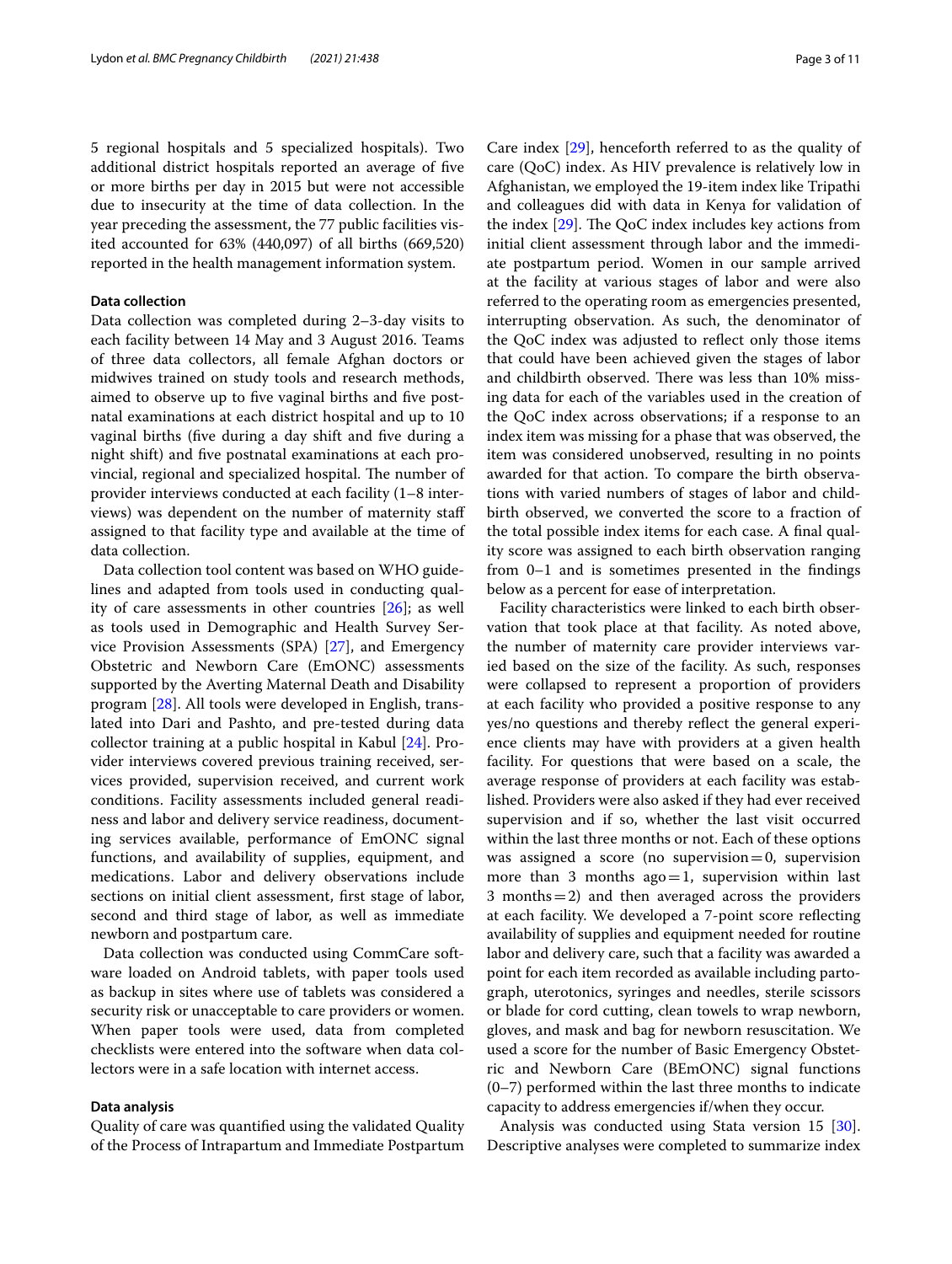items and QoC scores across health facility type. Next, to identify relationships between facility or provider characteristics and quality of care scores, bivariate analyses were conducted and then a multivariate linear regression model was built. Model building was guided by a conceptual framework based on the WHO Quality of Care Framework for Maternal and Newborn Health and the Donabedian model for assessment of quality of care (see Fig. [1](#page-3-0) below) [\[31,](#page-10-17) [32\]](#page-10-18). This analysis focuses on "provision" of care" as the outcome of interest and examines several health system domains as predictors of this outcome. Domains were included based on previous research and available data. Variables were considered for inclusion in the model if they were deemed theoretically relevant or had a *p*-value < 0.1 in bivariate analysis. Discrete models were built for each conceptual area such as workforce characteristics, interpersonal work environment, and health facility readiness. Factors in each of these models that continued to be signifcant predictors of quality of care scores were then entered into a backwards stepwise regression model, locking contextually critical variables such as health facility type. Models were assessed and adjusted based on the variance infation factor, R-squared, and AIC.

# **Results**

A total of 564 providers were interviewed and 665 women were observed during labor and delivery. Observations included took place at 77 public health facilities, with 9% (61) at the 5 specialized hospitals, 9% (57) at the 5 regional hospitals, 41% (271) at the 27 provincial hospitals and 41% (276) at the 40 district hospitals or comprehensive health centers (CHCs) with fve or more births per day. Average caseload across all health facilities sampled was 504 births/month in the year preceding the assessment (see Table [1](#page-4-0) for caseload across facility type). Providers interviewed included both midwives and doctors, all female, with a median of 5 years of experience since graduation (range: 0–45 years).

Quality of care index items were assessed for all 665 labor and delivery observations across the 77 public health facilities (see Table [2](#page-5-0) below). Sample sizes vary at diferent stages of labor as women were admitted to the facility or referred to emergency care at diferent times. A couple of the QoC index items were widely implemented such that a uterotonic drug was prepared for use in active management of the third stage (AMTSL) of labor for 90% of women, and newborns were immediately dried with a towel in 87% of cases. However, the vast majority of QoC actions were infrequently implemented. Implementation of initial client assessment and examination was low such that providers rarely asked women if they experienced headaches or blurred vision (13%), vaginal bleeding (30%), or took their pulse (31%). Only 33% of women ever received an explanation from a provider of what would happen to them in labor and only 29% of women had their vital signs assessed 15 min after birth. There was variation in the level of implementation of QoC index

<span id="page-3-0"></span>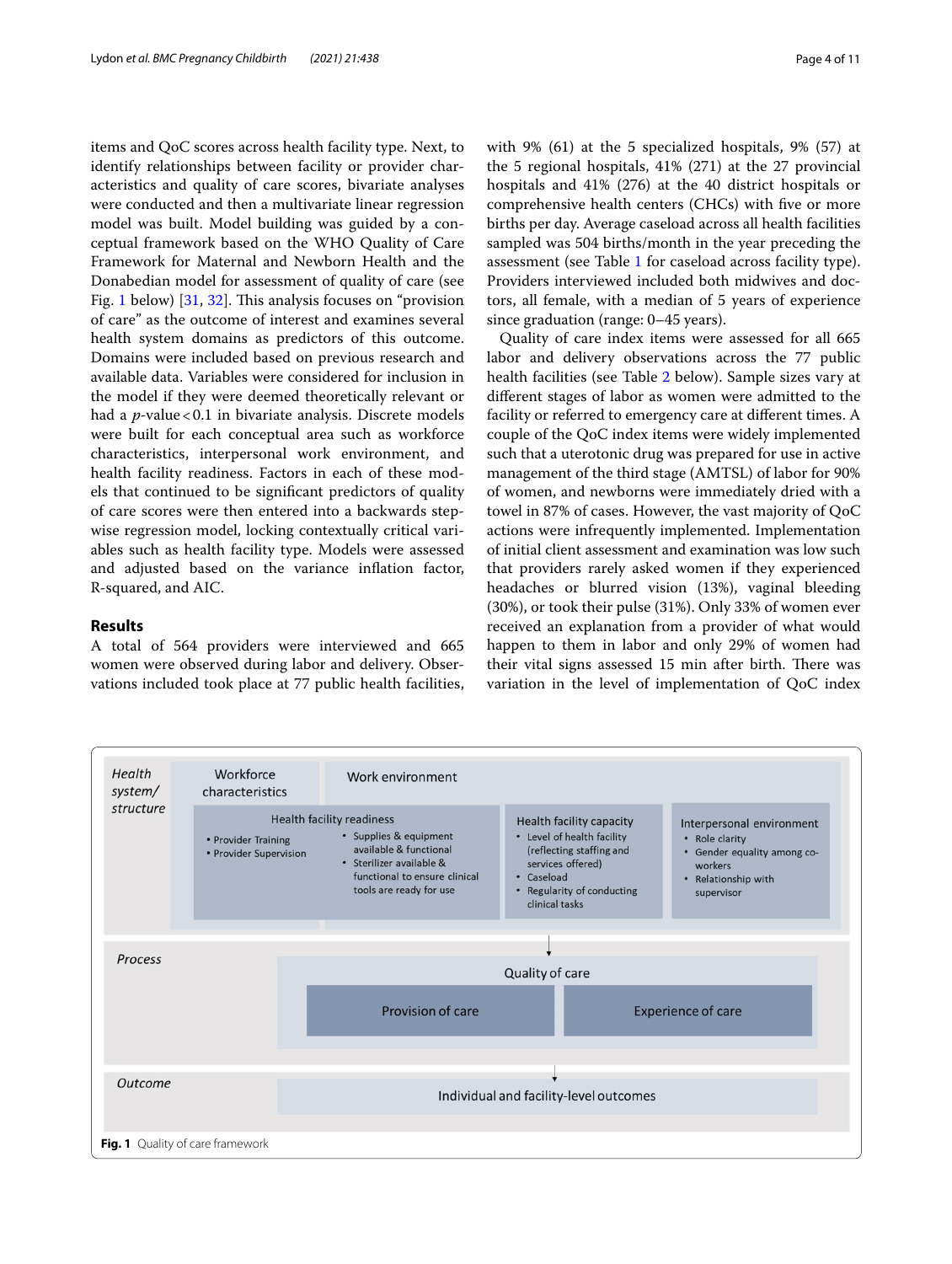<span id="page-4-0"></span>**Table 1** Health facility labor and delivery caseload statistics

| <b>Health facility type</b>                              | n  | Average caseload<br>(births/month) | Caseload range<br>(births/month) |
|----------------------------------------------------------|----|------------------------------------|----------------------------------|
| Specialized hospitals                                    | 5  | 1346                               | 988-1659                         |
| Regional hospitals                                       | 5  | 1574                               | 1167-2157                        |
| Provincial hospitals <sup>a</sup>                        | 26 | 448                                | 76-1186                          |
| District hospitals and<br>$CHCs (5 + births per$<br>day) | 40 | 228                                | 142-1233                         |

<sup>a</sup> Caseload data missing for one provincial hospital

items across health facility type, with regional hospitals generally underperforming.

Quality of care scores were calculated for each labor and delivery observation and averaged across health facility type and group (see Table  $3$ ). There was a significant diference across health facility type (*p*<0.0001) but no signifcant diference between primary and secondary/tertiary facilities ( $p = 0.115$ ). Of note, no health facility type had an average quality of care score above 56%.

Associations between provider experience at health facilities and quality of care scores were examined (see Table [4](#page-6-1)). In terms of training, the proportion of providers who reported receiving related clinical training in the last three years, including any pre- or in-service labor and delivery training, BEmONC training, and training in newborn resuscitation, was not signifcantly associated with quality of care scores at the same facility. Only training in essential newborn care was associated, such that as the proportion of providers reporting being trained in essential newborn care increases at a facility, so too does the quality of care score (efect size 7.9% [95%  $CI = 1.1\% - 14.7\%$ ,  $p = 0.023$ ). Proportion of providers trained in quality improvement approaches was not signifcantly associated with quality of care scores however training on respectful maternity care (RMC) was associated. As the proportion of providers reporting being trained in RMC at a health facility increases, so too do the quality of care scores at that facility (efect size 9.6% [95% CI=1.0–18.1%],  $p=0.028$ ). Similarly, quality of care scores signifcantly increased with an increasing proportion of providers reporting having received training in gender and human rights (efect size 12.8% [95%  $CI = 2.9 - 22.7\%$ ,  $p = 0.012$ .

Supervision was another factor explored. There was a signifcant positive association between the proportion of providers receiving supervision and quality of care scores at health facilities such that facilities with more providers reporting having any or recent supervision also scored higher on the QoC index (effect size  $7.6\%$  [95% CI=2.7– 12.5%],  $p = 0.002$ ). Facilities with a higher proportion of providers who felt more respected by their supervisors (scale of 1–5, with 5 being most respected, averaged across providers at each facility), tended to have higher quality of care scores (effect size  $3.6\%$  [95% CI=0.0– 7.3%],  $p = 0.050$ ). Providers who had received supervision were asked about the content of their most recent supervision visit. At facilities where more providers reported that their supervisor had observed their work, quality of care scores were signifcantly higher (efect size 22.2% [95% CI=14.2–30.2%],  $p < 0.001$ ), however, where more providers reported receiving verbal feedback or discussing problems with supervisors, quality of care scores were signifcantly lower (see Table [4](#page-6-1)).

Associations between health facility work environment characteristics and quality of care were also assessed (see Table [5\)](#page-7-0). Availability of routine labor and delivery supplies  $(p<0.0001)$  and the ability to sterilize necessary equipment  $(p<0.0001)$  were both significantly positively related to quality of care. For each additional element of supplies available, quality of care scores at the same health facility increased by 4.1% (2.9–5.4%). Facilities that had any type of functioning sterilizer available experienced 13.2% (7.5–18.9%) higher quality of care scores than those without. There was a significant negative relationship between facility management of obstetric and newborn complications, as indicated through performance of BEmONC signal functions, and quality of care scores for routine delivery at those facilities (efect size -3.3% [95% CI=-0.7—6.0%], *p*=0.013). Of interest is the link between various measures of gender equality among providers and the quality of care extended to clients. Providers (all female, per Afghan custom) were asked if they believed they had equal treatment and opportunities as colleagues of the opposite sex across several domains. Facilities where a greater proportion of maternity care providers believed they had gender equality in terms of training opportunities (effect size  $12.9\%$  [95% CI=7.0– 18.7%], *p*<0.001), time of (efect size 12.1% [95%  $CI = 6.3 - 17.9\%$ ],  $p < 0.001$ ), and work schedule (effect size 10.6% [95% CI=4.3–17.0%], *p*=0.001), had signifcantly higher quality of care scores.

The multivariate linear regression model (Table  $6$ ) signifcantly predicts about 24% of the variability in quality of care scores (F<0.001,  $R^2$ =0.239). Holding all other variables constant, health facility type is signifcantly associated with quality of care  $(p<0.001)$  such that provincial and regional hospitals perform worse than district hospitals and CHCs while specialized hospitals perform better. A broad spectrum of variables representing provider and work environment characteristics also signifcantly predict quality of care scores. In particular, having a greater proportion of providers trained in respectful maternity care had a large signifcant positive efect on quality of care (18.6% [7.5–29.8%]). Feeling there is greater gender equality among providers in terms of opportunities for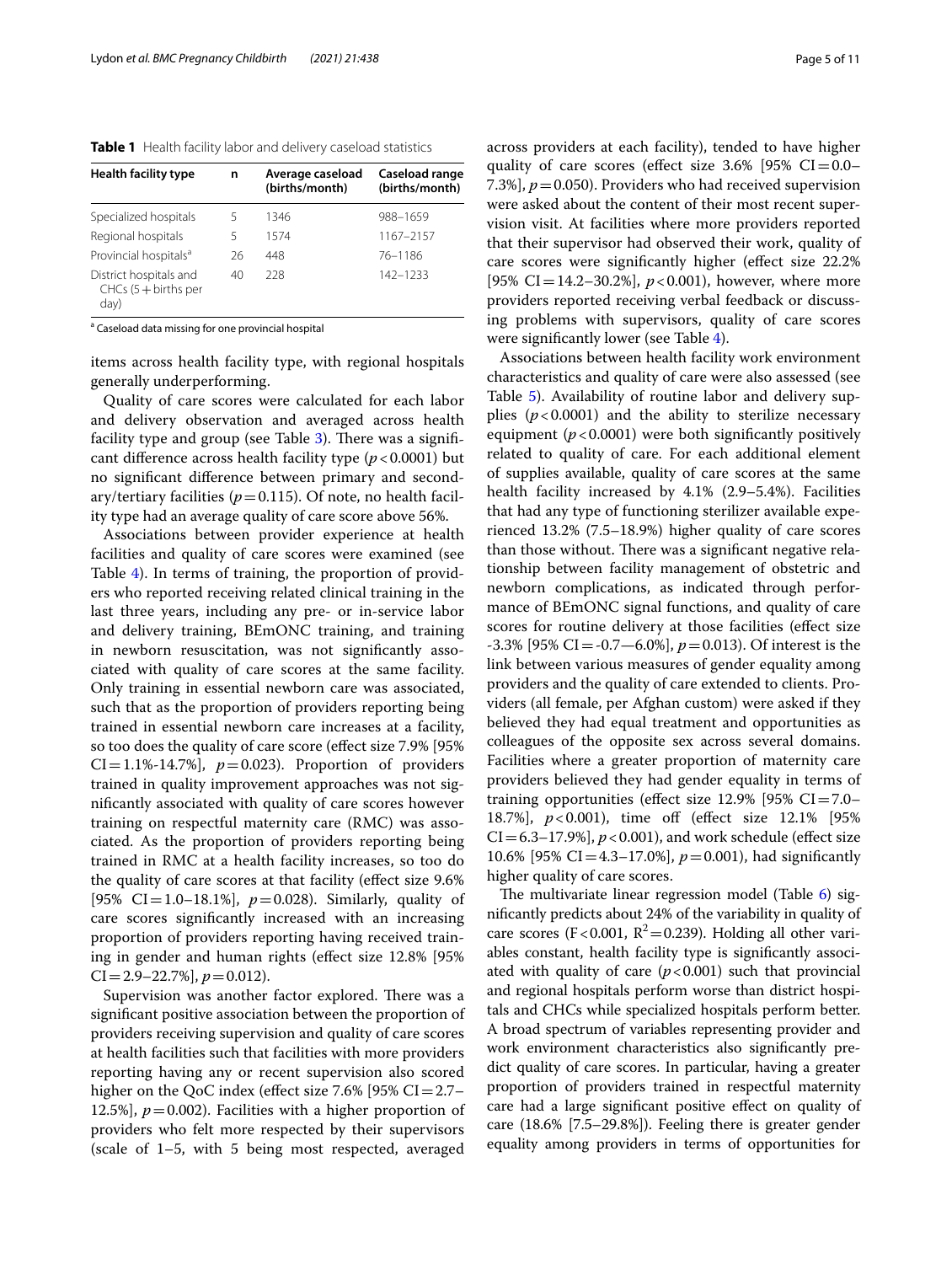<span id="page-5-0"></span>

| <b>Quality of care index</b>                                                                                                                      | <b>Secondary and Tertiary Hospitals</b> |            |                                                     | <b>Primary Care Facilities</b>     | <b>Total average</b> |
|---------------------------------------------------------------------------------------------------------------------------------------------------|-----------------------------------------|------------|-----------------------------------------------------|------------------------------------|----------------------|
|                                                                                                                                                   | <b>Hospitals</b>                        |            | Specialized Regional Hospitals Provincial Hospitals | <b>District Hospitals and CHCs</b> |                      |
| Initial client assessment and examination                                                                                                         | $n = 27$                                | $n = 40$   | $n = 195$                                           | $n = 189$                          | $n = 451$            |
| 1. Asks whether woman has experienced 15% (4)<br>headaches or blurred vision                                                                      |                                         | $2\%$ (1)  | 12% (23)                                            | 16% (31)                           | 13% (59)             |
| 2. Asks whether woman has experienced 33% (9)<br>vaginal bleeding                                                                                 |                                         | 7% (3)     | 29% (56)                                            | 36% (68)                           | 30% (136)            |
| 3. Takes blood pressure                                                                                                                           | 78% (21)                                | 30% (12)   | 61% (120)                                           | 65% (123)                          | 61% (276)            |
| 4. Takes pulse                                                                                                                                    | 67% (18)                                | 27% (11)   | 27% (53)                                            | 31% (58)                           | 31% (140)            |
| 5. Washes his/her hand before any<br>examination                                                                                                  | 56% (15)                                | 42% (17)   | 37% (72)                                            | 37% (70)                           | 39% (174)            |
| 6. Wears high-level disinfected or sterile<br>gloves for vaginal examination                                                                      | 74% (20)                                | 47% (19)   | 66% (128)                                           | 73% (138)                          | 67% (305)            |
| First stage of labor                                                                                                                              | $n = 43$                                | $n = 39$   | $n = 213$                                           | $n = 220$                          | $n = 515$            |
| 7. At least once, explains what will hap-<br>pen in labor to the woman and/or her<br>support person                                               | 35% (15)                                | 20% (8)    | 33% (70)                                            | 35% (77)                           | 33% (170)            |
| 8. Prepares uterotonic drug to use for<br>AMTSL                                                                                                   | 98% (42)                                | 79% (31)   | 88% (187)                                           | 93% (205)                          | 90% (465)            |
| 9. Uses partograph (during labor)                                                                                                                 | 74% (32)                                | 36% (14)   | 42% (89)                                            | 60% (133)                          | 52% (268)            |
| 10. Self-inflating ventilation bag<br>(500 mL) and face masks (size 0 and<br>size 1) are laid out and ready for use for<br>neonatal resuscitation | $21\%$ (9)                              | $13\%$ (5) | 27% (58)                                            | 30% (67)                           | 27% (139)            |
| Third stage of labor                                                                                                                              | $n = 61$                                | $n = 57$   | $n = 271$                                           | $n = 273$                          | $n = 662$            |
| 11. Correctly administers uterotonic (tim- 52% (32)<br>ing, dose, route) <sup>a</sup>                                                             |                                         | 28% (16)   | 40% (108)                                           | 37% (100)                          | 39% (256)            |
| 12. Assesses completeness of placenta<br>and membranes                                                                                            | 56% (34)                                | 32% (18)   | 57% (154)                                           | 49% (135)                          | 51% (341)            |
| 13. Assesses for perineal and vaginal<br>lacerations                                                                                              | 80% (49)                                | 56% (32)   | 75% (203)                                           | 68% (185)                          | 71% (469)            |
| Immediate newborn and postpartum care                                                                                                             | $n = 61$                                | $n = 56$   | $n = 263$                                           | $n = 272$                          | $n = 652$            |
| 14. Immediately dries baby with towel                                                                                                             | 92% (56)                                | 82% (46)   | 87% (230)                                           | 87% (238)                          | 87% (570)            |
| 15. Places newborn on mother's abdo-<br>men skin-to-skin                                                                                          | 64% (39)                                | 36% (20)   | 47% (124)                                           | 48% (131)                          | 48% (314)            |
| 16. Ties or clamps cord when pulsa-<br>tions stop, or by 2-3 min after birth (not<br>immediately after birth)                                     | 88% (54)                                | 66% (37)   | 70% (183)                                           | 71% (194)                          | 72% (468)            |
| 17. Takes mother's vital signs 15 min<br>after birth                                                                                              | 25% (15)                                | $11\%$ (6) | 30% (78)                                            | 34% (92)                           | 29% (191)            |
| 18. Palpates uterus 15 min after birth                                                                                                            | 44% (27)                                | 20% (11)   | 48% (126)                                           | 50% (135)                          | 46% (299)            |
| 19. Assists mother to initiate breastfeed-<br>ing within one hour                                                                                 | 28% (17)                                | 34% (19)   | 34% (89)                                            | 44% (119)                          | 37% (244)            |

<sup>a</sup> Correct administration of uterotonic included 10 IU of oxytocin intramuscularly within 1 min of delivery, 600 μg of misoprostol orally within 1 min, or 200 μg of ergometrine intramuscularly within 1 min. Results here are lower than previously published fndings from this assessment as Ansari and colleagues examined a subset of these criteria [\[19](#page-10-19)]

training, having more necessary supplies available, having more recent supervision, increased proportion of supervisors observing providers' work, and having a written job description all had signifcant positive efects on quality of care scores. As with the bivariate associations above, increased proportion of supervisors providing verbal feedback continues to have a signifcant negative efect on quality of care scores.

# **Discussion**

This study shows low overall quality of intrapartum care across public health facilities in Afghanistan. These results are concerning such that no facility type reached an average quality of care score above 56%. Frequency of performance of many items was similar to that observed in four African countries where the index was validated [[29\]](#page-10-15), and overall scores were slightly lower than those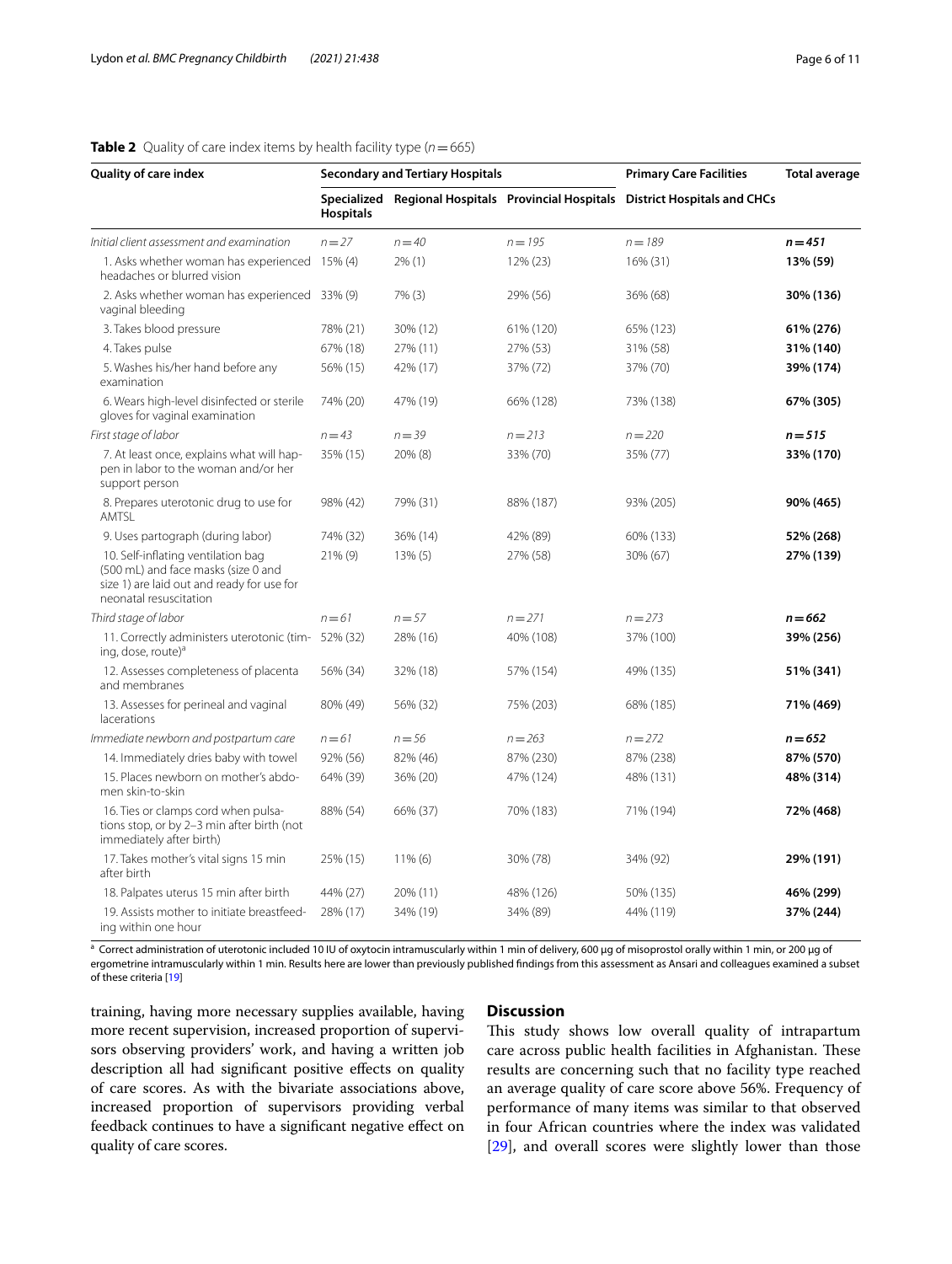|                                                    | <b>Number of observations</b> | Mean quality of care score (scale<br>$0 - 1$ | Standard<br>deviation |
|----------------------------------------------------|-------------------------------|----------------------------------------------|-----------------------|
| Secondary and tertiary hospitals                   | 389                           | 0.50                                         | 0.20                  |
| Specialized Hospitals                              | 61                            | 0.56                                         | 0.16                  |
| Regional Hospitals                                 | 57                            | 0.37                                         | 0.20                  |
| Provincial Hospitals                               | 271                           | 0.51                                         | 0.20                  |
| District hospital or CHC $(5 + \text{births/day})$ | 276                           | 0.52                                         | 0.24                  |
| <b>All facilities</b>                              | 665                           | 0.51                                         | 0.22                  |

# <span id="page-6-0"></span>**Table 3** Average quality of care score, by health facility type and group  $(n=665)$

measured in SPA surveys including direct observation of intrapartum care in Kenya and Malawi [[33\]](#page-10-20). However, quality of care was variable across health facility type and stage of labor within each facility type. A closer examination of the quality of care indicators highlighted that many of the tasks least frequently implemented were related to routine client monitoring – assessment of headaches, blurred vision, or vaginal bleeding at intake and maternal vital signs postpartum. Inattention to these clinical monitoring tasks could lead to delayed identifcation of complications and provision of emergency care.

The detection of low overall quality of care prompted further analysis to identify facility-level determinants to better understand contributing factors and potential areas for public health intervention. The analysis highlighted the spectrum of contributors to quality of care in this context. Indicators across all quality of care domains explored, including provider training, supervision, availability of necessary supplies and equipment, and work environment, remained independent predictors of quality of care. This finding emphasizes a need for a health systems approach to improve intrapartum quality of care – no one domain is solely responsible for quality of care scores here but rather a combination of these interconnected domains.

The role of supervision in the regression model of quality of care presented here warrants further discussion. Three supervision indicators remained significant predictors in the fnal model and help to highlight distinctions in the implementation of supervision. The results show that having more recent supervision is associated with better quality of care, which is unsurprising, however, an examination of the content of that supervision provides more nuanced insights. While observing providers' work

<span id="page-6-1"></span>**Table 4** Bivariate associations of maternity provider experience with quality of care scores

|                                                     | β         | <b>SE</b> | 95% CI               | <i>p</i> -value |
|-----------------------------------------------------|-----------|-----------|----------------------|-----------------|
| Training in last 3 years                            |           |           |                      |                 |
| Any pre- or in-service training on labor & delivery | $-0.0286$ | 0.0343    | $(-0.0959 - 0.0387)$ | 0.4039          |
| <b>BEMONC</b>                                       | $-0.0376$ | 0.0433    | $(-0.1227 - 0.0474)$ | 0.3852          |
| Essential newborn care                              | 0.0791    | 0.0347    | $(0.0109 - 0.1473)$  | 0.0231          |
| Newborn resuscitation                               | 0.0400    | 0.0273    | $(-0.0136 - 0.0935)$ | 0.1432          |
| Maternal death or near miss review/audit            | $-0.0353$ | 0.0540    | $(-0.1413 - 0.0706)$ | 0.5129          |
| Quality improvement approaches                      | 0.0448    | 0.0558    | $(-0.0648 - 0.1545)$ | 0.4225          |
| HMIS data quality and use                           | 0.1110    | 0.0584    | $(-0.0036 - 0.2256)$ | 0.0576          |
| Respectful maternity care                           | 0.0957    | 0.0435    | $(0.0102 - 0.1812)$  | 0.0283          |
| Gender and human rights                             | 0.1278    | 0.0505    | $(0.0286 - 0.2271)$  | 0.0116          |
| Supervision                                         |           |           |                      |                 |
| Recent supervision of providers <sup>a</sup>        | 0.0761    | 0.0249    | $(0.0273 - 0.1249)$  | 0.0023          |
| Level of respect providers feel from supervisors    | 0.0363    | 0.0185    | $(0.0000 - 0.0727)$  | 0.0503          |
| During last supervision: <sup>b</sup>               |           |           |                      |                 |
| Supervisor observed provider's work                 | 0.2222    | 0.0406    | $(0.1425 - 0.3019)$  | 0.0000          |
| Supervisor gave verbal feedback about work          | $-0.0661$ | 0.0309    | $(-0.1269 - 0.0053)$ | 0.0331          |
| Supervisor discussed problems provider encountered  | $-0.0687$ | 0.0316    | $(-0.1306 - 0.0067)$ | 0.0299          |

<sup>a</sup> Categorical variable (never supervised; supervised in last 3 months; supervised more than 3 months ago) averaged across providers interviewed at each facility

<sup>b</sup> If provider did not report receiving supervision, the activity was categorized as having not occurred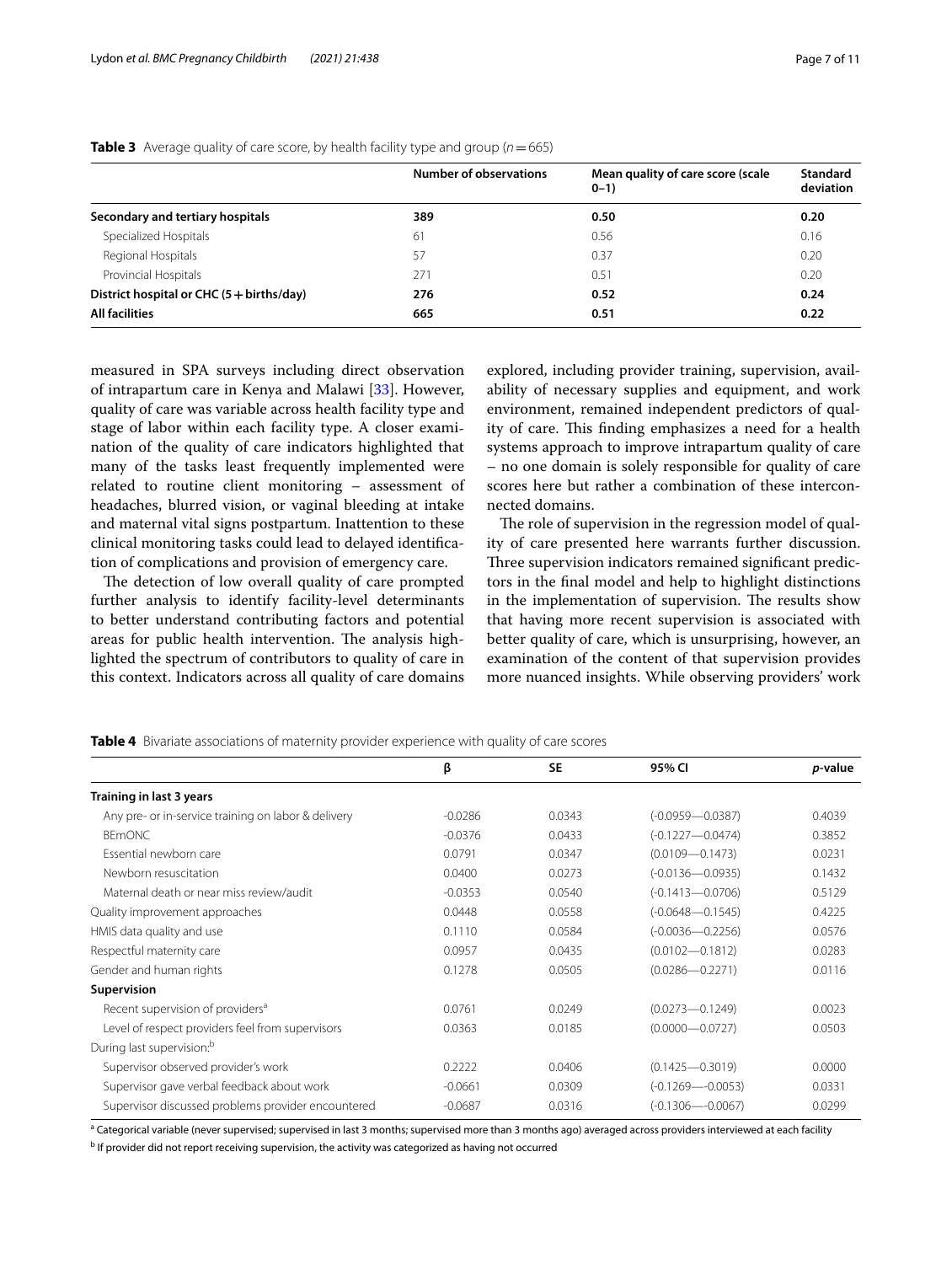|           |        | 95% CI                                                                                                     | <i>p</i> -value |
|-----------|--------|------------------------------------------------------------------------------------------------------------|-----------------|
|           |        |                                                                                                            |                 |
| $-0.0334$ | 0.0135 | $(-0.0598 - 0.0069)$                                                                                       | 0.0134          |
| 0.0415    | 0.0065 | $(0.0286 - 0.0543)$                                                                                        | 0.0000          |
| 0.1320    | 0.0292 | $(0.0747 - 0.1892)$                                                                                        | 0.0000          |
| $-0.0009$ | 0.0005 | $(-0.0020 - 0.0001)$                                                                                       | 0.0650          |
| 0.1909    | 0.0722 | $(0.0492 - 0.3327)$                                                                                        | 0.0084          |
|           |        |                                                                                                            |                 |
| 0.1288    | 0.0297 | $(0.0704 - 0.1871)$                                                                                        | 0.0000          |
| 0.1208    | 0.0296 | $(0.0626 - 0.1790)$                                                                                        | 0.0001          |
| 0.1061    | 0.0323 | $(0.0427 - 0.1696)$                                                                                        | 0.0011          |
| 0.0392    | 0.0298 | $(-0.0192 - 0.0976)$                                                                                       | 0.1880          |
|           | β      | <b>SE</b><br>Believes has equal treatment and opportunities as colleagues of the opposite sex in terms of: |                 |

<span id="page-7-0"></span>**Table 5** Bivariate associations between work environment characteristics and quality of care scores

is benefcial, verbal feedback was associated with lower quality of care. This may indicate that supervisors tend to share feedback with those making errors and generally underperforming. It could also be refective of diferent types of supervision practices – supervision with the goal of assessing a provider's performance, compared to supervision with the goal of coaching or mentoring [\[34](#page-10-21)]. The results suggest that a focus on supportive supervision which emphasizes learning rather than evaluation, with adequate frequency, may lead to better quality care outcomes.

One of the most striking fndings in this study was the association of respectful maternity care training with higher quality of care. Even when accounting for clinical trainings and a plethora of health facility characteristics, RMC training remained a large signifcant independent predictor of quality care. One indicator in the QoC index—*at least once, explains what will happen in labor to the woman and/or her support person* – speaks directly to the principles of respectful care. However, the proportion of providers that received RMC training at a facility was not correlated with this QoC index item. This suggests that respectful maternity care training may directly lead to improved provision of clinical quality of care. The World Health Organization has underscored the importance of including respectful maternity care within the scope of quality of care to uphold human rights and client dignity [[31\]](#page-10-17). Research has also highlighted the need to work towards providing positive labor and delivery experiences as it infuences client decision-making about facility-based care [[35](#page-10-22)]. Striving for respectful maternity care to reach these goals is valuable, and the fndings presented here suggest there may be an additional reason to prioritize RMC. Training providers in RMC may have the unanticipated benefit of also improving clinical care. The mechanism of action is unclear however one potential pathway could be through more focused attention on

<span id="page-7-1"></span>

| Table 6 Multivariate linear regression model of quality of care (n = 665) |  |
|---------------------------------------------------------------------------|--|
|---------------------------------------------------------------------------|--|

|                                                                                                            | β        | <b>SE</b> | 95% CI             | <i>p</i> -value |
|------------------------------------------------------------------------------------------------------------|----------|-----------|--------------------|-----------------|
| Health facility type (Ref. District hospital or CHC $5 +$ )                                                |          |           |                    | 0.000           |
| Provincial hospital                                                                                        | $-0.039$ | 0.017     | $(-0.071 - 0.006)$ | 0.021           |
| Regional hospital                                                                                          | $-0.198$ | 0.030     | $(-0.257 - 0.139)$ | 0.000           |
| Specialized hospital                                                                                       | 0.078    | 0.029     | $(0.020 - 0.136)$  | 0.008           |
| Any pre- or in-service training on labor and delivery in last 3 years                                      | $-0.080$ | 0.045     | $(-0.169 - 0.009)$ | 0.079           |
| Respectful maternity care training in last 3 years                                                         | 0.186    | 0.057     | $(0.075 - 0.298)$  | 0.001           |
| Believes has equal treatment and opportunities as colleagues of the oppo-<br>site sex in terms of training | 0.099    | 0.029     | $(0.041 - 0.157)$  | 0.001           |
| No. BEmONC signal functions                                                                                | $-0.024$ | 0.013     | $(-0.048 - 0.001)$ | 0.060           |
| No. routine labor & delivery supplies available                                                            | 0.038    | 0.007     | $(0.025 - 0.052)$  | 0.000           |
| Recent supervision of providers                                                                            | 0.088    | 0.025     | $(0.040 - 0.136)$  | 0.000           |
| Last time supervised, supervisor gave verbal feedback about work                                           | $-0.135$ | 0.029     | $(-0.193 - 0.078)$ | 0.000           |
| Last time supervised, supervisor observed provider's work                                                  | 0.231    | 0.038     | $(0.156 - 0.306)$  | 0.000           |
| Has a written job description for position                                                                 | 0.160    | 0.072     | $(0.019 - 0.301)$  | 0.026           |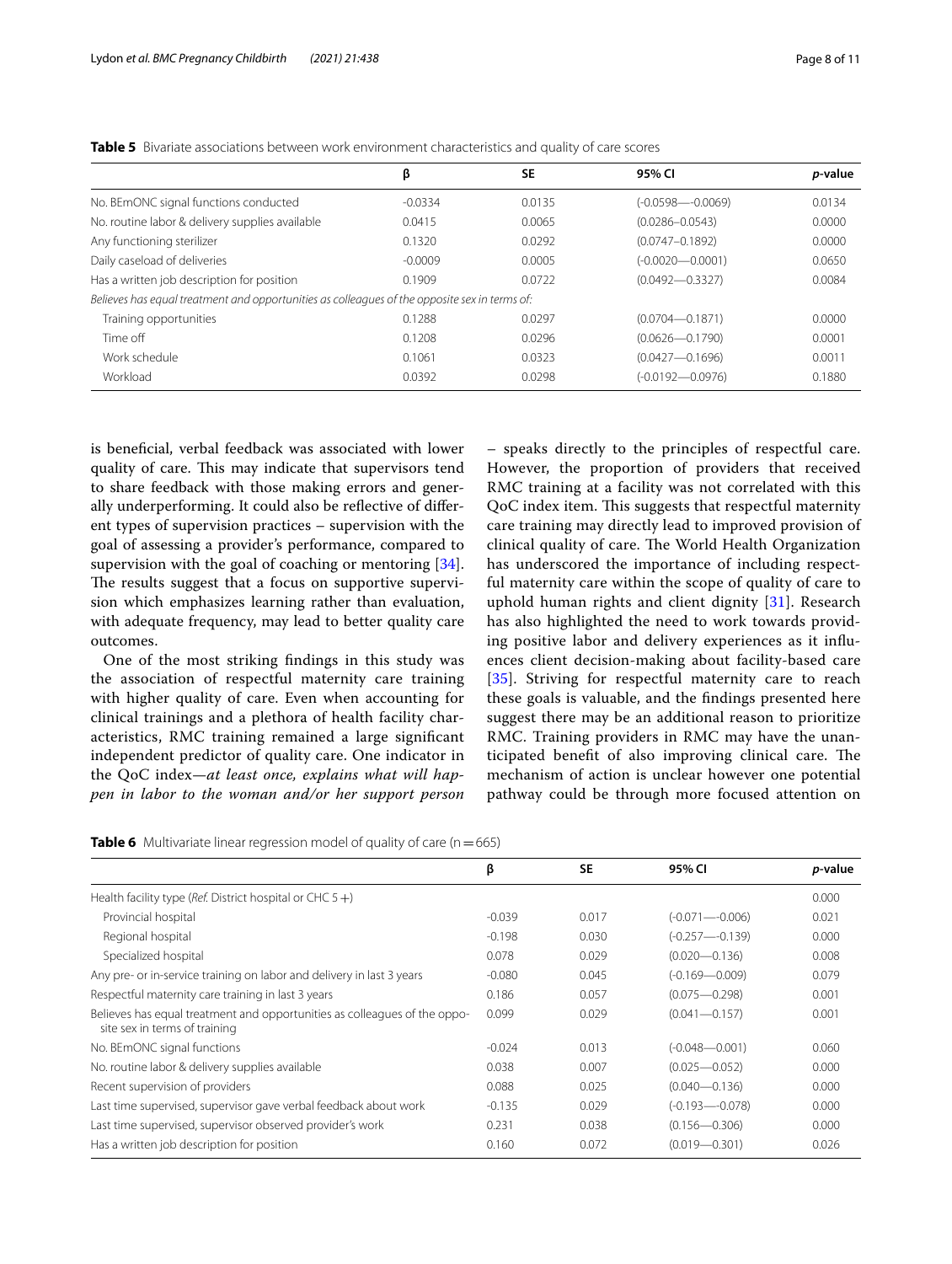the routine needs of the client which may lend itself to increased conduct of routine client monitoring. Another possible mechanism is that RMC training helps reduce discrimination and stigma that may otherwise lead to inequitable quality of care. Studies have noted that women of younger age and lower education experience higher levels of disrespect and abuse during labor and delivery [[36](#page-10-23)]. In Afghanistan, qualitative research has demonstrated that respectful maternity care is a gap that must be addressed [\[13](#page-10-2), [17](#page-10-6)]. If providers are better able to recognize their unconscious bias and actively attempt to engage in more equitable care, clients will beneft from improved clinical care. Further research is needed to replicate these fndings and explore the possible mechanisms of action linking RMC interventions to clinical quality of care.

Another notable fnding of this study was the association of perceived gender equality among providers with increased provision of quality care. While providers must be aforded opportunities to improve their skills and knowledge, they must also be enabled to do their best work through a conducive work environment. This does not simply entail infrastructure, supplies, equipment, and medications, it also involves supportive interpersonal dynamics and socio-cultural norms. The findings from this study highlight the importance of gender equality as it contributes to the enabling environment and increased provision of quality care. It has been documented that midwives face gender discrimination and violence [[37](#page-10-24)], are perceived as less competent providers than their male counterparts, and have less decision-making power and mobility [[38\]](#page-10-25). These constraints erode midwives' ability to provide quality care [[39\]](#page-10-26). In a context such as Afghanistan where women are encouraged to seek care from female providers, it is critical that the female health workforce is aforded the respect, opportunities, and work environment to facilitate their care provision, ensuring gender equity in health care.

While this study has demonstrated the clinical quality improvements related to respectful maternity care training and gender equality among providers, there is a need to explore these relationships in other contexts and through more rigorous study designs. Previous research has noted variability in the efectiveness of provider trainings and the importance of dose, frequency, quality of training, pairing trainings with supervision, and ensuring trainings are not stand-alone events but rather, linked to broader interventions [[40](#page-10-27), [41\]](#page-10-28). A recent review of RMC interventions highlights that multifaceted interventions can have positive efects on clinical practice and quality of care, emphasizing the need to address health facility culture, relationships with the community, and larger societal factors [[42](#page-10-29)]. As gender constructs and perceptions of maternity are rooted in broader social and cultural norms, and infuenced by the socio-political, economic, and environmental context, efective interventions will likely need to encompass an integrated approach. An important next step will be to harness implementation research and costefectiveness studies to identify promising interventions that can alleviate gender inequity and disrespectful care, leading to improvements in women's experience and quality of care.

# **Limitations**

There are limitations that should be considered when interpreting the fndings of this study and their implications for policy and programming. First, we were unable to link provider interview data with client observations due to study design and logistical challenges in assigning unique IDs to providers. As such, the analyses cannot directly link provider characteristics to the quality of care aforded by an individual provider. However, evidence from other settings suggests that the quality of intrapartum care a patient receives is infuenced far more by the facility where she receives care than the health worker who provides care [[23\]](#page-10-9). Second, the study collected limited data on supervision characteristics, such as who conducted the last supervision visit, which could help better understand the nuances of the supervision associations noted in this analysis. We recommend that future assessments collect more detailed information about supervision to provide greater insight on this issue. Last, this study only examined potential determinants of routine intrapartum care that were measured in the *2016 National Maternal and Newborn Health Quality of Care Assessment*'s documentation of facility readiness and work environments; the best ftting regression model, presented here, explains 24% of the variability in QoC scores. This indicates that there are many more elements of quality of care we have yet to accurately measure. In particular, this study did not include measures of client experience or patientprovider communication, due to the limitations of data available. Anecdotal evidence suggests that discrimination based on wealth status, ethnicity, and family/clan relations may be common when providing intrapartum care in the Afghan context [[43\]](#page-10-30). Further research accounting for client, provider, and facility level factors could provide greater clarity on drivers of quality intrapartum care. Despite these limitations, this study provides important evidence on gaps in quality of routine intrapartum care in Afghanistan as well as the facilitylevel drivers.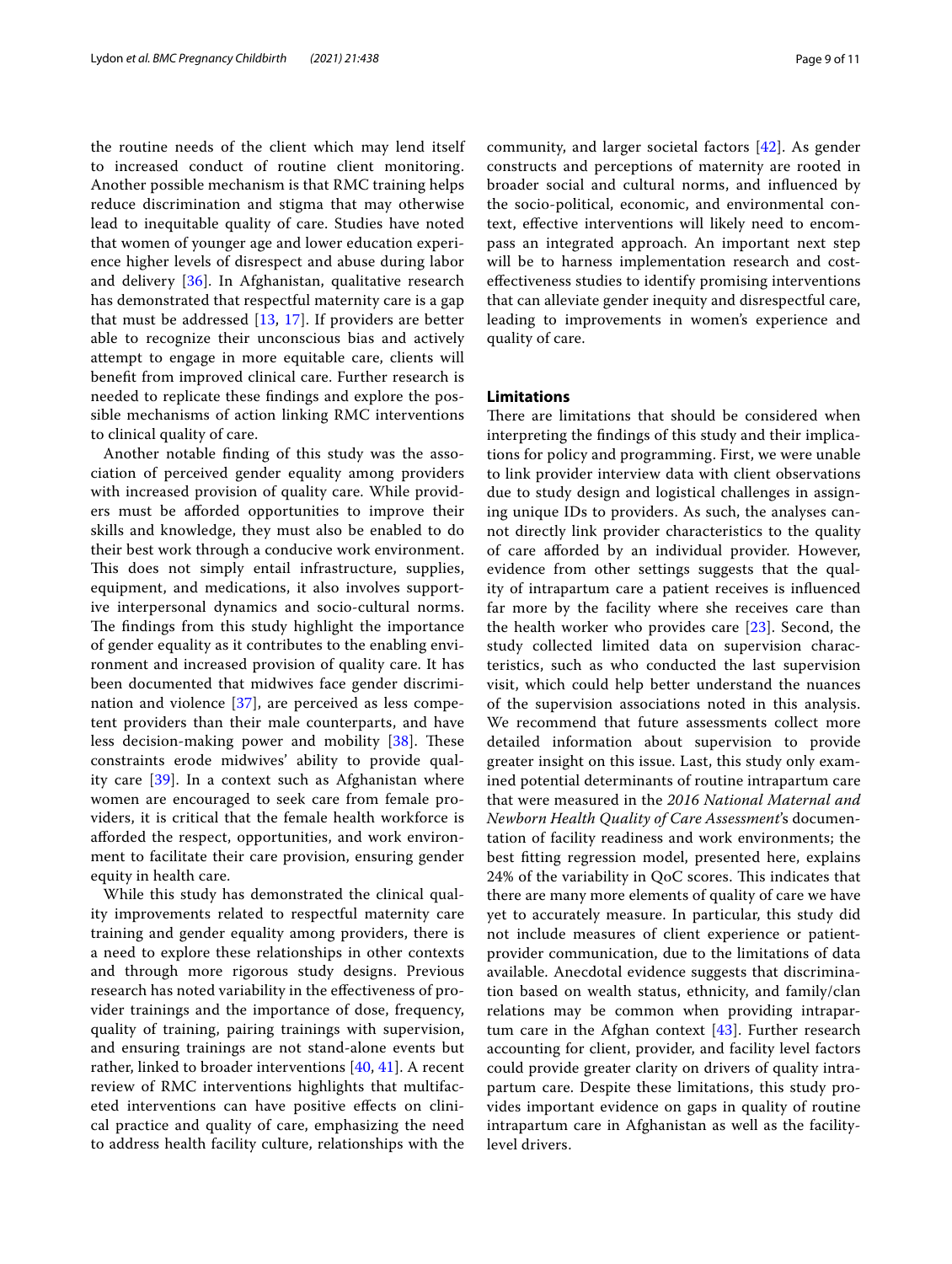# **Conclusions**

The quality of routine intrapartum care at high-volume public health facilities in Afghanistan must be addressed. Efective interventions will be those that take a health systems approach. For too long, global health efforts have operated through vertical interventions, however, maternal health programs will only be successful if they are part of a broader health system framework. In Afghanistan, this means improved coordination and integration across health sectors is needed. Promising interventions will work to enable respectful maternity care and gender equality in the healthcare workplace. While efforts to improve respectful maternity care and gender equality may initially seem like admirable but supplementary features in an already stretched health system, investment in these areas can have a major direct impact on patient quality of care. It is critical to think of health workforce gender equality and respectful maternity care as key contributors to quality of care that warrant prioritization.

#### **Abbreviations**

AMTSL: Active management of the third stage of labor; BEmONC: Basic Emergency Obstetric and Newborn Care; CHC: Comprehensive health centers; DH: District hospital; EmONC: Emergency Obstetric and Newborn Care; HMIS: Health management information system; MOPH: Ministry of Public Health (Afghanistan); QoC: Quality of care; RMC: Respectful maternity care; SPA: Service provision assessment; WHO: World Health Organization.

### **Supplementary Information**

The online version contains supplementary material available at [https://doi.](https://doi.org/10.1186/s12884-021-03916-0) [org/10.1186/s12884-021-03916-0](https://doi.org/10.1186/s12884-021-03916-0).

**Additional fle 1: Supplementary Table 1**. Proportion of providers reporting receiving various training and supervision experiences.

#### **Acknowledgements**

The authors would like to thank UNICEF and USAID for funding the study and technical collaboration, the central and provincial MoPH for their guidance and support, the nongovernmental organizations implementing Afghanistan's health care services, and those professionals who participated in the study. Particular appreciation is also owed to Sheena Currie, at Jhpiego, for review of the manuscript, and to facility staff participating in the study, the midwives and doctors who served as data collectors, and women allowing observation of care.

#### **Authors' contributions**

ML led data analysis and interpretation, wrote the frst draft of the manuscript and made fnal revisions. FM was a member of the study team, data collector training co-facilitator and contributed to the review and revision of the manuscript. HT served as principal investigator for the 2016 Afghanistan National Maternal and Newborn Health Quality of Care Assessment, contributed to the interpretation of analyses and to the drafting and revision of the manuscript. The authors read and approved the fnal manuscript.

#### **Funding**

The United States Agency for International Development (USAID) Afghanistan FP/MNCH Project (AID-306-A-15–00002) and UNICEF Afghanistan National Maternal and Newborn Health Quality of Care Assessment award provided funding for this research. The contents of this manuscript are the responsibility of the authors and do not necessarily refect the views of the funders.

## **Availability of data and materials**

Quantitative data are available from the MoPH upon request. Requests should be directed to the MoPH's Evaluation and Health Information Systems Department (ehis. moph@gmail.com).

#### **Declarations**

#### **Ethics approval and consent to participate**

This is a secondary analysis of deidentifed datasets from the 2016 Afghanistan National Maternal and Newborn Health Quality of Care Assessment. The original study protocol was approved by the ethical review boards of the Afghanistan Ministry of Public Health (361533) and the Johns Hopkins Bloomberg School of Public Health in Baltimore, Maryland (6799). Written permission for data collection was obtained from the in-charge of the hospitals, and oral informed consent was obtained from all participating health care providers and women receiving services. All methods were performed in accordance with the relevant guidelines and regulations (Declaration of Helsinki).

#### **Consent for publication**

Not applicable.

#### **Competing interests**

The authors declare that they have no competing interests.

#### **Author details**

<sup>1</sup>FHI 360, Durham, NC, USA. <sup>2</sup> Athena Institute, Faculty of Science, Vrije Universiteit Amsterdam, Amsterdam, The Netherlands. <sup>3</sup>Global Financing Facility, World Bank Group, Kabul, Afghanistan. <sup>4</sup>Jhpiego, 1615 Thames St, Baltimore, MD, USA.

Received: 23 November 2020 Accepted: 31 May 2021 Published online: 23 June 2021

#### **References**

- <span id="page-9-0"></span>1. Kruk ME, Larson E, Twum-Danso NA. Time for a quality revolution in global health. Lancet Glob Health. 2016;4(9):e594-596.
- <span id="page-9-1"></span>2. Roder-DeWan S, Nimako K, Twum-Danso NAY, Amatya A, Langer A, Kruk M. Health system redesign for maternal and newborn survival: rethinking care models to close the global equity gap. BMJ Glob Health. 2020;5(10):e002539. [https://doi.org/10.1136/bmjgh-2020-002539.](https://doi.org/10.1136/bmjgh-2020-002539)
- <span id="page-9-2"></span>3. Syed SB, Leatherman S, Neilson M, Griekspoor A, Horemans D, Letaief M, Kelley E. Improving quality of care in fragile, confict-afected and vulnerable settings. Bull World Health Organ. 2020;98(1):2–2a.
- <span id="page-9-3"></span>Newbrander W, Ickx P, Feroz F, Stanekzai H. Afghanistan's basic package of health services: Its development and efects on rebuilding the health system. Glob Public Health. 2014;9(sup1):S6–28.
- <span id="page-9-4"></span>5. Bartlett LA, Mawji S, Whitehead S, Crouse C, Dalil S, Ionete D, Salama P. Where giving birth is a forecast of death: maternal mortality in four districts of Afghanistan, 1999–2002. Lancet. 2005;365(9462):864–70.
- <span id="page-9-5"></span>6. Speakman EM, Shaf A, Sondorp E, Atta N, Howard N. Development of the community midwifery education initiative and its infuence on women's health and empowerment in Afghanistan: a case study. BMC Womens Health. 2014;14:111.
- <span id="page-9-6"></span>7. Zainullah P, Ansari N, Yari K, Azimi M, Turkmani S, Azfar P, LeFevre A, Mungia J, Gubin R, Kim YM, et al. Establishing midwifery in low-resource settings: guidance from a mixed-methods evaluation of the Afghanistan midwifery education program. Midwifery. 2014;30(10):1056–62.
- <span id="page-9-7"></span>8. Kim C, Tappis H, McDaniel P, Soroush MS, Fried B, Weinberger M, Trogdon JG, Kristen Hassmiller L, Delamater PL. National and subnational estimates of coverage and travel time to emergency obstetric care in Afghanistan: modeling of spatial accessibility. Health Place. 2020;66:102452.
- <span id="page-9-8"></span>9. Bartlett L, LeFevre A, Zimmerman L, Saeedzai SA, Turkmani S, Zabih W, Tappis H, Becker S, Winch P, Koblinsky M, et al. Progress and inequities in maternal mortality in Afghanistan (RAMOS-II): a retrospective observational study. Lancet Glob Health. 2017;5(5):e545–55.
- <span id="page-9-9"></span>10. Trends in maternal mortality 2000 to 2017: estimates by WHO, UNICEF, UNFPA, World Bank Group and the United Nations Population Division.